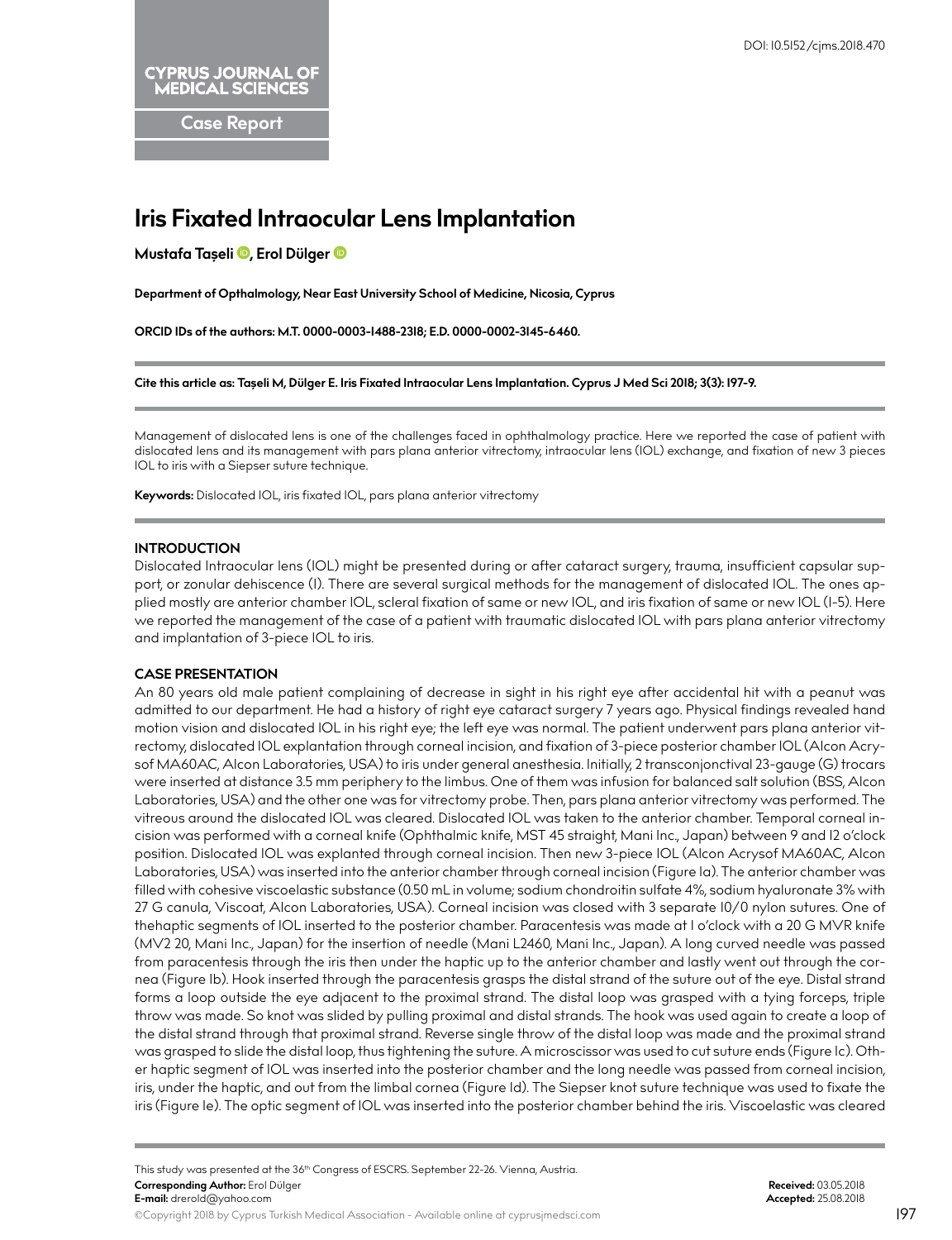

**FIGURE 1. a-f.** Three-piece IOL insertion to the anterior chamber (a). Long curved needle passed from paracentesis through the iris then under the haptic up to the anterior chamber and cornea out of the eye (b). Microscissors used to cut the suture ends (c). Other haptic inserted into the posterior chamber and long needle passed through the corneal incision, iris, under the haptic, and out from the limbal cornea (d). Siepser knot suture technique used again to fixate iris (e). Viscoelastic was cleared through paracentesis and trocars were removed (f).



through paracentesis and trocars were removed (Figure 1e). Mix of dexamethasone and gentamicin injected by subconjunctival route at the end of operation. After 3 months of operation vision was 0.8 with Snellen chart. IOL was centrally located. There was no pathologic fundus finding (Figure 2). Informed consent was obtained from the patient prior to the study.

### **DISCUSSION**

Management of dislocated IOL is one of the challenges in ophthalmology practice. Each option has its advantages and disadvantages. Applying the anterior chamber IOL after removal of dislocated lens is easy, but this may cause corneal endothelial cell insufficiency that may result in bullous keratopathy and sight loss (1, 3, 4). Scleral fixated IOL implantation has advantages with

less endothelial cell loss; however, tilted IOL and suture exposure are the major problems of this type IOL application (1). Iris fixated IOL application has advantages, such as less endothelial cell loss like scleral fixated IOL implantation and less tilted IOL compared with scleral fixated IOL, but contact of IOL may cause iris pigment discharge and an inflammatory reaction (1, 2, 5). In our case, we preferred iris fixated IOL implantation with the Siepser knot technique with 10/0 nylon suture, following pars plana vitrectomy and dislocated IOL exchange. We preferred this option to protect corneal endothelial cells, to decrease the risk of tilted IOL, and to prevent the complications of other methods.

Management of dislocated IOL secondary to trauma, ruptured capsule, implantation of IOL, and choice of IOL implantation method is one of the challenges in ophthalmology practice. Fixation of 3- piece IOL to iris with a Siepser knot of 10/0 nylon suture after pars plana vitrectomy and IOL exchange is an option for the management of such cases. To assess the safety of this method case series are needed.

**Informed Consent:** Informed consent was obtained from the patient who participated in this study.

Peer-review: Externally peer-reviewed.

**Author Contributions**: Concept - M.T., E.D.; Design -M.T., E.D.; Supervision - M.T., E.D.; Resource - M.T, E.D.; Materials - M.T.,E.D.; Data Collection and/ or Processing - M.T.,E.D.; Analysis and/or Interpretation - M.T., E.D.; Literature Search - M.T.,E.D.; Writing -M.T., E.D.; Critical Reviews -M.T., E.D

**Conflict of Interest**: The authors have no conflicts of interest to declare.

**Financial Disclosure**: The authors declared that this study has received no financial support.